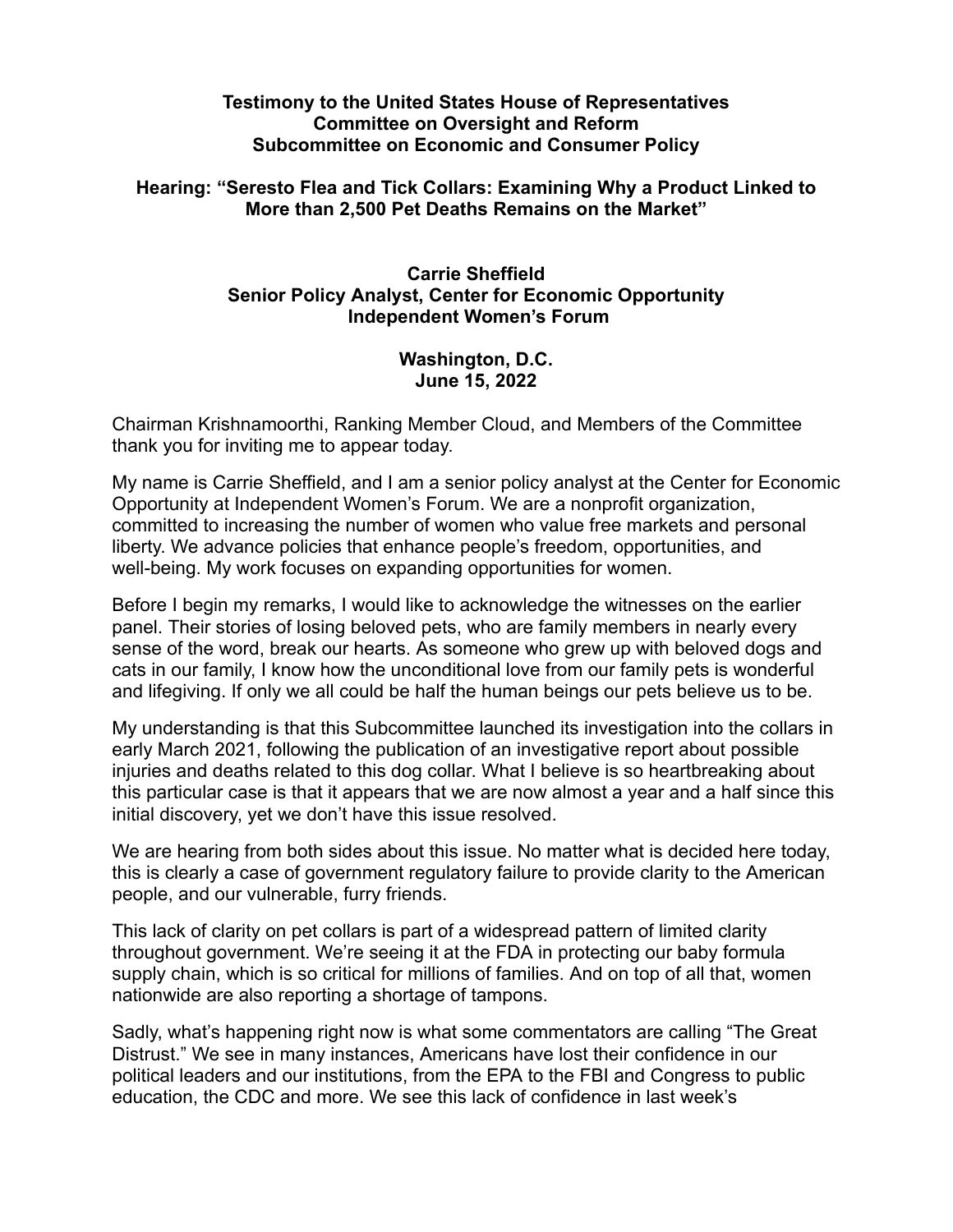overwhelming recall of San Francisco District Attorney Chesa Boudin, who refused to protect citizens and favored criminality over justice. What's telling is that reports indicate people of color rejected Boudin at higher rates than white voters. They know that defunding the police widens economic inequality by destroying the safety of businesses in minority communities. These black and brown voters, whose businesses and physical safety suffer most under a "Defund The Police" ethos, endorsed by some members of your subcommittee, stood up and pushed back. They want to believe their cities are institutions that care for their safety, their small businesses and, most importantly, their lives.

According to your website, the House Subcommittee on Economic and Consumer Policy has jurisdiction over the following areas: income inequality and policies that affect the growth and prosperity of the middle class, including education, housing, labor, trade, small business, agriculture; securities regulation; consumer protection; private sector information technology security, policy, and management; intellectual property; telecommunications; and federal acquisition policy unrelated to national security and information technology.

Your last subcommittee hearing was held June 23, 2021 on youth e-cigarette use. As mentioned previously, while my heart goes out to any pet owners that have lost a pet over the last 10 years (during the scope of purported review), besides dog collars and vaping, there are a host of widespread problems plaguing the country that fall under the jurisdictional scope of the subcommittee. These vital issues have not been discussed to date.

If this committee was paying attention to the issues the American people are truly struggling with, it would have multiple hearings on how 40-year high inflation is making it hard for Americans to buy basic necessities and small business owners to make ends meet. According to the Bureau of Labor Statistics [Consumer Price Index report for May](https://www.bls.gov/news.release/cpi.t02.htm) [2022,](https://www.bls.gov/news.release/cpi.t02.htm) prices for the purchase of pets, pet supplies, and accessories rose 7.1% year over year, with pet food costs rising 9.1%. Part of ensuring pet security, as this committee is discussing today, is ensuring pet food security. Tragically, [we've seen in](https://www.thedenverchannel.com/news/national/rising-costs-for-pets-forces-some-people-to-surrender-their-animals) [the news](https://www.thedenverchannel.com/news/national/rising-costs-for-pets-forces-some-people-to-surrender-their-animals) that rising inflation costs for pets is forcing some people to surrender their animals to animal shelters.

In addition to caring for pets, besides just sending a letter to formula manufacturers, this committee should have also held a hearing regarding the baby formula shortage. Parents of newborns and babies face the dual hardship of an unprecedented baby formula shortage concurrently with rising prices on baby formula. An estimated [43%](https://www.marketplace.org/2022/05/13/more-than-40-of-baby-formula-out-of-stock-data-company-says/) of baby formula inventory last month was out of stock nationally, according to Datasembly, a company tracking supply in real time. That is up from 18% at the start of 2022 and 3% from the same time in 2021.

[Three out of four](https://www.axios.com/2022/05/12/baby-formula-shortage-prices) babies below the age of six months in the U.S. consume baby formula, some have dietary restrictions that require a specialized formula. This has placed many families in the vulnerable position of making desperate social media pleas to find a nutrition source for their little ones. This new economic crisis is one of life or death for the youngest members of our society.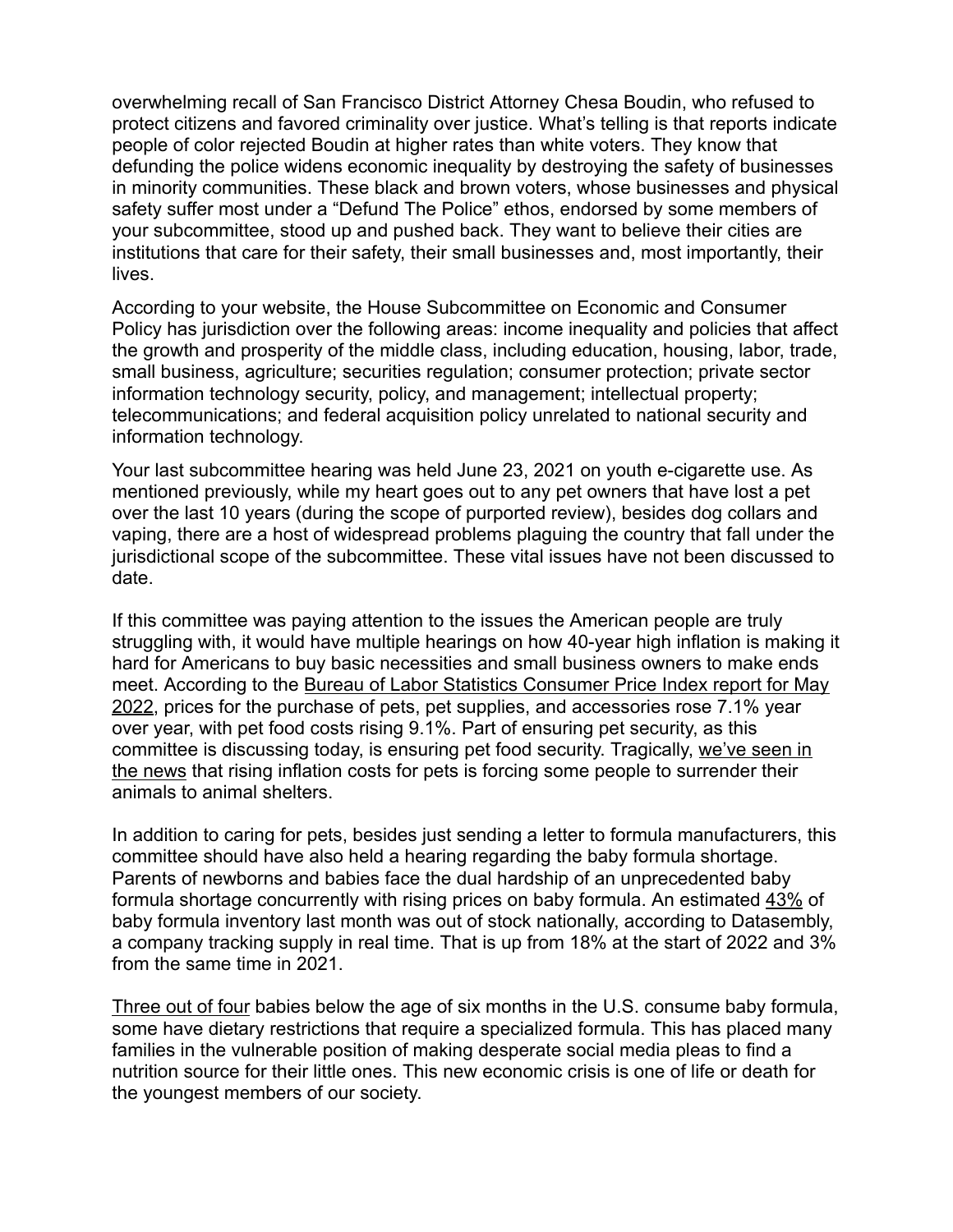In addition to baby formula, this subcommittee should shine a spotlight on the gas prices that are pummeling American families with record prices recorded daily. This subcommittee should also move to stop the Securities and Exchange Commission from creating red tape that inhibits new market entrants. This red tape will further constrain our supply chain.

Given The Great Distrust, it should be no surprise that Consumer Sentiment plummeted in June to the lowest level *ever recorded* in the 70-year history of the [University of](https://www.thebalance.com/consumer-pessimism-reaches-record-low-for-70-year-poll-5409312) [Michigan index](https://www.thebalance.com/consumer-pessimism-reaches-record-low-for-70-year-poll-5409312). It is a stunning figure, lower than what we saw in the tumultuous days of the COVID-19 pandemic. The index fell to 50.2 from 58.4 in May — already a recession-level reading — and was far below the 58.1 projected by economists.

The so-called experts promised us that overall inflation peaked, but again they're wrong. After falling slightly to 8.3% in April from 8.5% in March, inflation spiked back up again in May to 8.6%, [according to the Bureau of Labor Statistics.](https://data.bls.gov/timeseries/CUUR0000SA0&output_view=pct_12mths)

That includes rising prices for gas — now an all-time, nationwide, [average high of more](https://abcnews.go.com/Business/gas-prices-hit-national-average-rapid-rise/story?id=85258013) [than \\$5 a gallon](https://abcnews.go.com/Business/gas-prices-hit-national-average-rapid-rise/story?id=85258013) — and [higher housing costs,](https://www.forbes.com/sites/johnwake/2022/04/01/the-real-reason-house-prices-are-skyrocketing-what-the-real-estate-industry-wont-tell-you/?sh=3b8181625da4) pricier [groceries](https://finance.yahoo.com/news/may-inflation-data-june-10-2022-212834308.html) and [airfare](https://www.cnbc.com/select/airline-ticket-prices-are-up-25-percent-why-and-how-to-save/). The energy index rose 34.6% over the last year and the food index increased 10%, [the largest](https://www.bls.gov/news.release/cpi.nr0.htm) [12-month increase since the period ending March 1981](https://www.bls.gov/news.release/cpi.nr0.htm). This after the U.S. economy shrank by 1.5% in the first quarter of 2022.

It's no wonder that the World Bank issued a recent [economic warning,](https://apnews.com/article/russia-ukraine-david-malpass-united-states-inflation-b29607d2f7504d7bc74321039edd6566) predicting the global economy will grow 2.9% this year, a steep dive from the 5.7% growth in 2021 and from the 4.1% that the World Bank projected for this year in January. It warned of the possibility of "stagflation," a combination of high inflation and tepid economic growth.

The World Bank projected that oil prices would spike 42% this year and non-energy commodity prices to increase nearly 18%, though it did forecast that oil and other commodity prices would drop 8% in 2023.

What is this subcommittee's plan to stop this troubling stagflation? The American people would like to know. President Joe Biden outlined his response in a [shift-the-blame Wall](https://www.wsj.com/articles/my-plan-for-fighting-inflation-joe-biden-gas-prices-economy-unemployment-jobs-covid-11653940654) [Street Journal op-ed](https://www.wsj.com/articles/my-plan-for-fighting-inflation-joe-biden-gas-prices-economy-unemployment-jobs-covid-11653940654) laying primary responsibility on the Federal Reserve, whose members have been woefully unaware of how bad inflation would get. President Biden and Treasury Secretary Janet Yellen held that inflation was "temporary" or "transitory." They made the case for additional stimulus spending through a multi-trillion dollar package of domestic spending priorities and denied the connection between inflation and federal policy.

President Biden also says he wants to lower gas prices on one hand while his administration does all it can to block new U.S. production of oil and natural gas — all in the name of chasing a socialist Green New Deal.